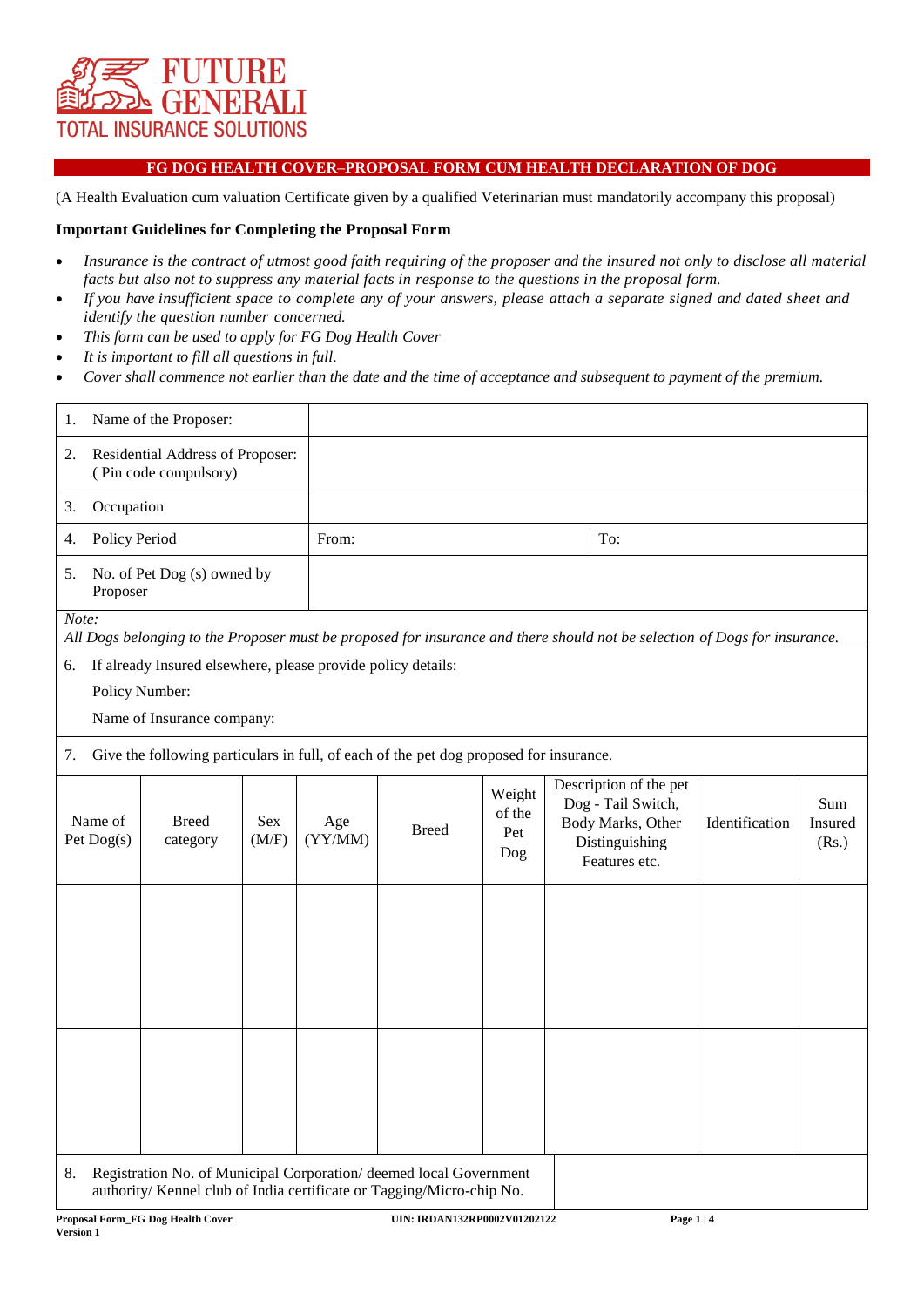

|                                                                                                                                               |                                                                                                       | Sr. No.        | Cover                                                      |  |                     |                      |                                                |  |
|-----------------------------------------------------------------------------------------------------------------------------------------------|-------------------------------------------------------------------------------------------------------|----------------|------------------------------------------------------------|--|---------------------|----------------------|------------------------------------------------|--|
|                                                                                                                                               | Mandatory                                                                                             | $\overline{2}$ | <b>Funeral Cost Cover</b><br><b>Terminal Illness Cover</b> |  |                     |                      |                                                |  |
|                                                                                                                                               | Cover                                                                                                 |                | Surgery and Hospitalisation Cover                          |  |                     |                      |                                                |  |
|                                                                                                                                               |                                                                                                       | 3              | (Up to INR 50,000)/as specified in Policy schedule         |  |                     |                      |                                                |  |
|                                                                                                                                               |                                                                                                       | $\overline{4}$ | Death Cover                                                |  |                     |                      |                                                |  |
|                                                                                                                                               |                                                                                                       |                |                                                            |  |                     |                      |                                                |  |
| Coverages<br>9.                                                                                                                               |                                                                                                       | Sr. No.        | Cover                                                      |  |                     | Yes/No, if opted     |                                                |  |
|                                                                                                                                               | Add-Ons                                                                                               | 1              | Third Party Liability Cover                                |  |                     | $\Box$ Yes $\Box$ No |                                                |  |
|                                                                                                                                               |                                                                                                       | $\overline{c}$ | Lost and Stolen Cover                                      |  |                     | $\Box$ Yes $\Box$ No |                                                |  |
|                                                                                                                                               |                                                                                                       | 3              | <b>Emergency Pet Minding Cover</b>                         |  |                     | $\Box$ Yes $\Box$ No |                                                |  |
|                                                                                                                                               |                                                                                                       | 4              | Veterinary Consultation and Doctor<br>on Call Cover        |  |                     | $\Box$ Yes $\Box$ No |                                                |  |
|                                                                                                                                               | 10. Do you use your Dog for Commercial Purpose.                                                       |                |                                                            |  |                     |                      | $\Box$ Yes $\Box$ No                           |  |
|                                                                                                                                               | 11. Is/Are your pet Dog(s) sound and healthy? If not give full particulars of defects and aliments if |                |                                                            |  |                     |                      |                                                |  |
| any.<br>Please provide a certificate of good health issued by a qualified veterinary practitioner for each Pet<br>Dog proposed for insurance. |                                                                                                       |                |                                                            |  |                     | $\Box$ Yes $\Box$ No |                                                |  |
| 12. Is/are the dog's house sound, healthy and free from vice?                                                                                 |                                                                                                       |                |                                                            |  |                     | $\Box$ Yes $\Box$ No |                                                |  |
| 13. (a) Is your Pet Dog vaccinated for rabies, distemper, hepatitis, adeno virus, leptospirosis, para-<br>influenza, corona and parvovirus?   |                                                                                                       |                |                                                            |  |                     | $\Box$ Yes $\Box$ No |                                                |  |
| 13. (b) Please give names of the vaccinations provided to your $\log(s)$                                                                      |                                                                                                       |                |                                                            |  |                     |                      |                                                |  |
| 14. Any Pre-existing diseases/conditions Pet Dog(s) suffer from?<br>$\Box$ Yes $\Box$ No                                                      |                                                                                                       |                |                                                            |  |                     |                      |                                                |  |
|                                                                                                                                               | $\Box$ Yes $\Box$ No                                                                                  |                |                                                            |  |                     |                      |                                                |  |
| 15. (a) Have you lost any Pet Dog/s                                                                                                           | Cause of Loss<br>Year                                                                                 |                |                                                            |  | Number of Dogs Lost |                      |                                                |  |
| during the last three years i.e<br>have any of your pet dogs gone                                                                             |                                                                                                       |                |                                                            |  |                     |                      |                                                |  |
| missing in the last 3 years? If so<br>state particulars.                                                                                      |                                                                                                       |                |                                                            |  |                     |                      |                                                |  |
|                                                                                                                                               |                                                                                                       |                |                                                            |  |                     |                      |                                                |  |
| 15. (b) Previous Dog Insurance and                                                                                                            | Year                                                                                                  | Policy No.     | Name of Insurer<br>Amount<br>claim                         |  |                     |                      | or in part or<br>outstanding or<br>repudiated. |  |
| Claims experience (for the last<br>three years)                                                                                               |                                                                                                       |                |                                                            |  |                     |                      |                                                |  |
|                                                                                                                                               |                                                                                                       |                |                                                            |  |                     |                      |                                                |  |
|                                                                                                                                               |                                                                                                       |                |                                                            |  |                     |                      |                                                |  |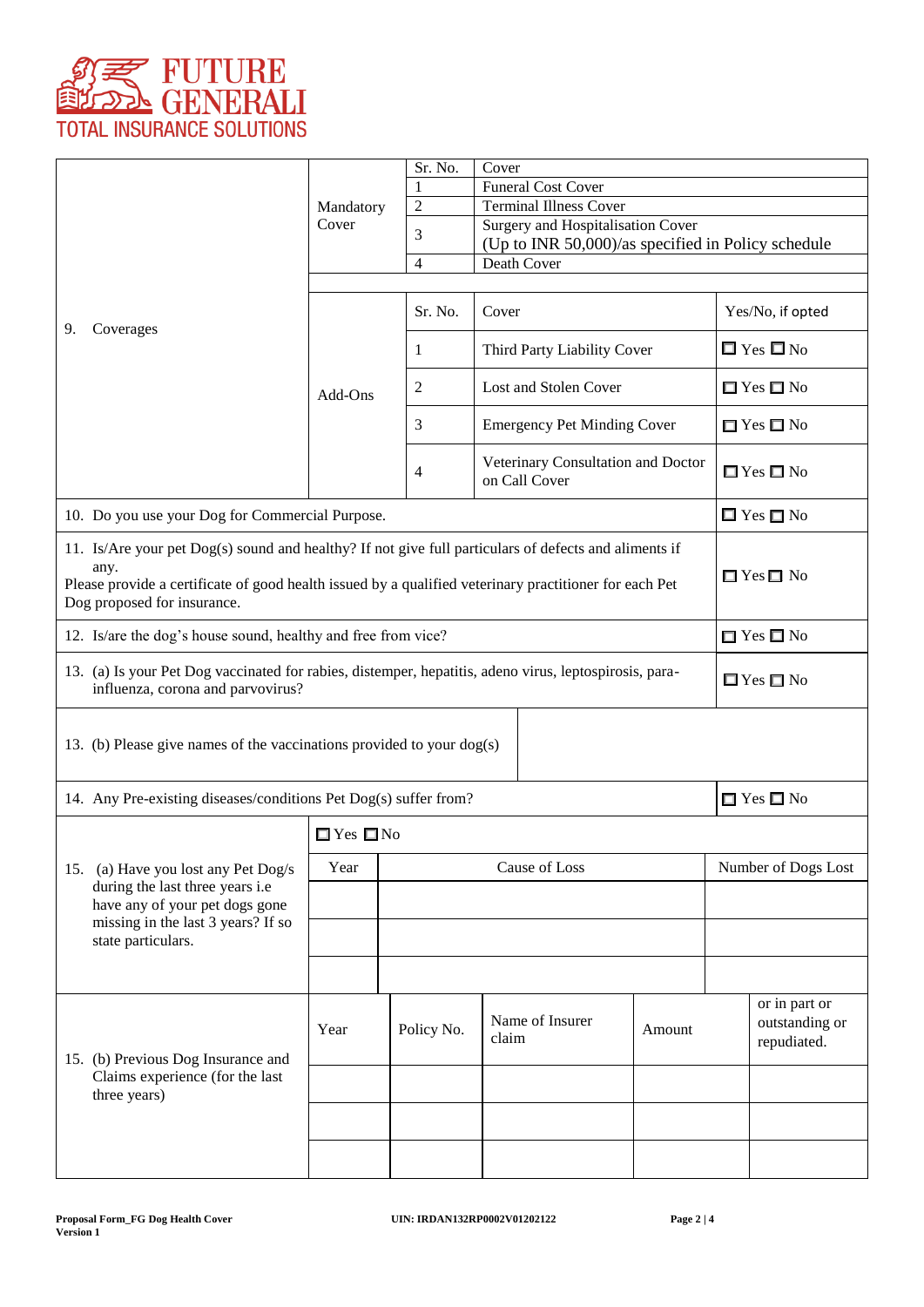

| 16. Whether claim settled in full                                                                 |                      |
|---------------------------------------------------------------------------------------------------|----------------------|
| [a] How many other dogs do you own and of what type?                                              |                      |
| [b] Are they insured and if so with which insurer?                                                |                      |
| [c] If not why are they not proposed for insurance?                                               |                      |
| [d] Were they insured previously and if so where?                                                 |                      |
| 17. Do you have access to a Veterinary Doctor for your Pet Dog(s)                                 | $\Box$ Yes $\Box$ No |
| 18. Has any Company or Underwriter                                                                |                      |
| [a] Declined insurance of any of your pet dogs or                                                 | $\Box$ Yes $\Box$ No |
| [b] Declined to renew the insurance                                                               | $\Box$ Yes $\Box$ No |
| [c] Increased your premium or imposed special conditions on renewal?                              | $\Box$ Yes $\Box$ No |
| 19. Any other information material to the risk or the<br>terms upon which cover might be offered. |                      |

# **DECLARATIONS**

I / we here by propose to insure the above-mentioned dogs owned by me / us with Future Generali India Insurance Co. Ltd. subject to the terms & conditions and exclusions of the Company's Policy. I / we warrant that the answer to the above queries are true and complete in all respects and that all the Dogs /s are accurately described and are in sound and good health and free from vice and that they are and shall be used solely for the purpose above stated. I / We declare that no information material to the insurance has been withheld and agree that this proposal shall be the basis of the contract between the Company and me/us and I/we agree to accept a policy subject to the terms and conditions prescribed by the Company.

| Date:                                                      | Signature of Proposer |
|------------------------------------------------------------|-----------------------|
| <b>PAYMENT DETAILS</b>                                     |                       |
|                                                            |                       |
|                                                            |                       |
| Amount (Rs.)                                               |                       |
| thousand and above when paid in cash (Please attach proof) |                       |
|                                                            |                       |

Please fill up the request for authorization form attached with this proposal form to receive Claim/ Refund payments if any, directly into your bank account through NEFT if the premium paid is more than Rs 10000/-